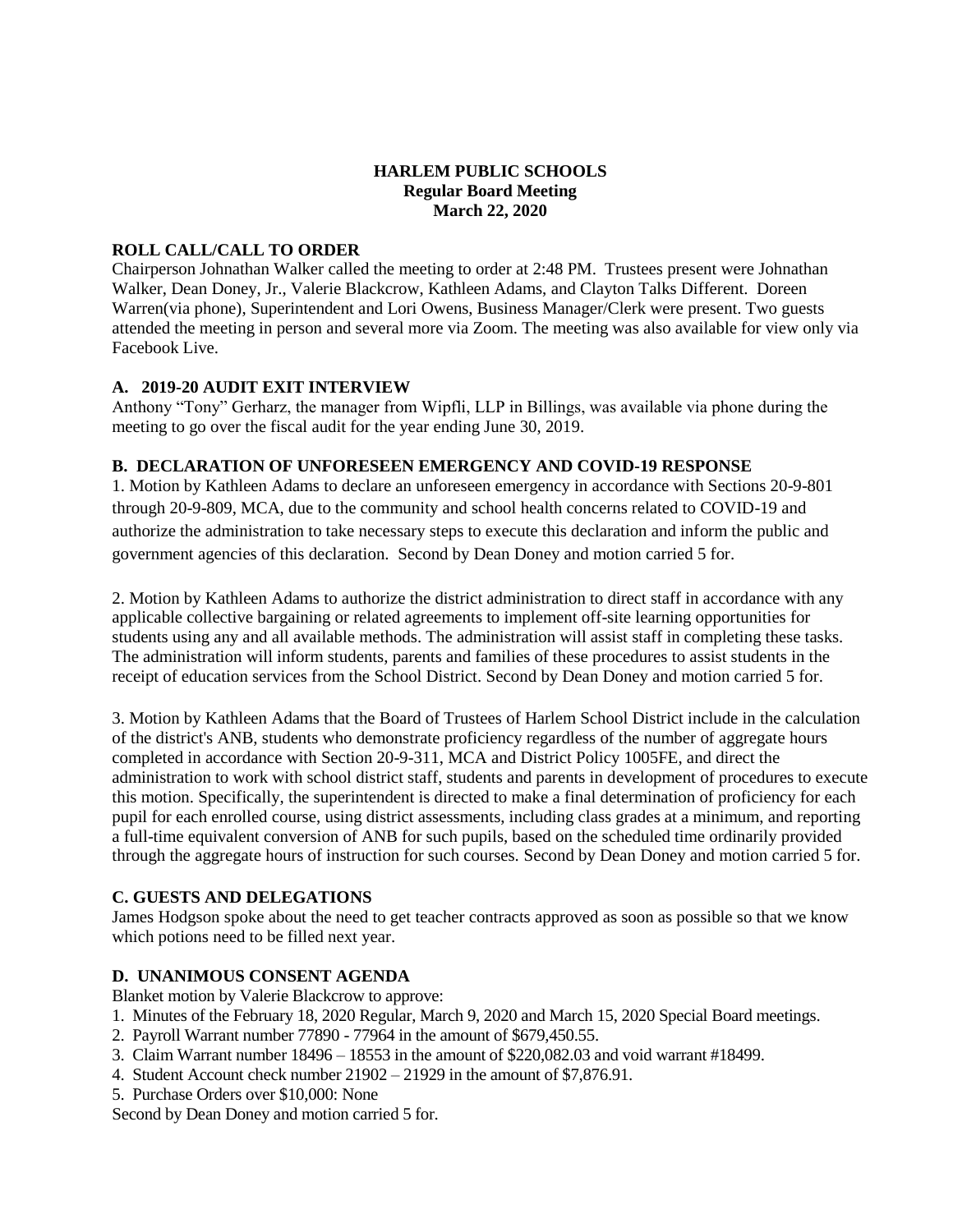#### **E. PROGRAM REPORTS**

Doreen Warren thanked staff involved in getting meals out and discussed upcoming distance learning. Lori Owens gave updates on the Summer Food Service Program and the Families First Coronavirus Response Act. Mary Dirden reviewed his report and gave updates on technology for distance learning. Doug Komrosky, Bonnie Nesslar, Laramie Schwenke, Evelyn Bigby reviewed their reports.

#### **F. ADOPT 2020-21 SCHOOL CALENDAR**

Motion by Dean Doney, Jr. to adopt the proposed 2020-21 school calendar. Second by Clayton Talks Different and motion carried 5 for.

### **G. ADOPT RESOLUTION FOR NONVOTED LEVIES**

Motion by Dean Doney, Jr. to adopt the following resolution estimating changes in non-voted levies for bus depreciation reserve, transportation, tuition or building reserve for school fiscal year 2020-2021.

#### **Resolution Under SB 307 Resolution of Intent to Impose an Increase in Levies**

As an essential part of its budgeting process, the Harlem Elementary School Board of Trustees is authorized by law to impose levies to support its budget. The Harlem Elementary School Board of Trustees estimates the following increases/decreases in revenues and mills for the funds noted below for the next school fiscal year beginning July 1, 2020, using certified taxable valuations from the current school fiscal year as provided to the district:

| <b>Fund Supported</b>   | Estimated Change in Revenues* | Estimated Change in Mills* | Estimated Impact, Home of \$100,000* | Estimated Impact, Home of \$200,000* |
|-------------------------|-------------------------------|----------------------------|--------------------------------------|--------------------------------------|
| <b>Adult Education</b>  | \$0 increase/decrease         | 0 increase/decrease        | \$0 increase/decrease                | \$0 increase/decrease                |
| <b>Bus Depreciation</b> | \$0 increase/decrease         | 0 increase/decrease        | \$0 increase/decrease                | \$0 increase/decrease                |
| Transportation          | \$0 increase/decrease         | 0 increase/decrease        | \$0 increase/decrease                | \$0 increase/decrease                |
| Tuition                 | \$0 increase/decrease         | 0 increase/decrease        | \$0 increase/decrease                | \$0 increase/decrease                |
| <b>Building Reserve</b> | \$0 increase/decrease         | 0 increase/decrease        | \$0 increase/decrease                | \$0 increase/decrease                |
| Total                   | \$0 increase/decrease         | 0 increase/decrease        | \$0 increase/decrease                | \$0 increase/decrease                |

\*impacts above are based on current certified taxable valuations from the current school fiscal year. As an essential part of its budgeting process, the Harlem High School Board of Trustees is authorized by law to impose levies to support its budget. The Harlem High School Board of Trustees estimates the following increases/decreases in revenues and mills for the funds noted below for the next school fiscal year beginning July 1, 2020, using certified taxable valuations from the current school fiscal year as provided to the district:

| <b>Fund Supported</b>   | Estimated Change in Revenues* | Estimated Change in Mills* | Estimated Impact, Home of \$100,000* | Estimated Impact, Home of \$200,000* |
|-------------------------|-------------------------------|----------------------------|--------------------------------------|--------------------------------------|
| <b>Adult Education</b>  | \$0 increase/decrease         | 0 increase/decrease        | \$0 increase/decrease                | \$0 increase/decrease                |
| <b>Bus Depreciation</b> | \$0 increase/decrease         | 0 increase/decrease        | \$0 increase/decrease                | \$0 increase/decrease                |
| Transportation          | \$0 increase/decrease         | 0 increase/decrease        | \$0 increase/decrease                | \$0 increase/decrease                |
| Tuition                 | \$0 increase/decrease         | 0 increase/decrease        | \$0 increase/decrease                | \$0 increase/decrease                |
| <b>Building Reserve</b> | \$0 increase/decrease         | 0 increase/decrease        | \$0 increase/decrease                | \$0 increase/decrease                |
| Total                   | \$0 increase/decrease         | 0 increase/decrease        | \$0 increase/decrease                | \$0 increase/decrease                |
| $\cdots$                |                               |                            |                                      |                                      |

\*impacts above are based on current certified taxable valuations from the current school fiscal year

Regarding the increase in the building reserve levy referenced above, the following are school facility maintenance projects anticipated to be completed at this time: None

Second by Kathleen Adams and motion carried 5 for.

# **H. MOU WITH HARLEM EDUCATION UNION**

Motion by Dean Doney to approve the proposed MOU with the Harlem Education Union, with the following changes: add Classified Union and remove item #3. Second by Clayton Talks Different and motion carried 5 for.